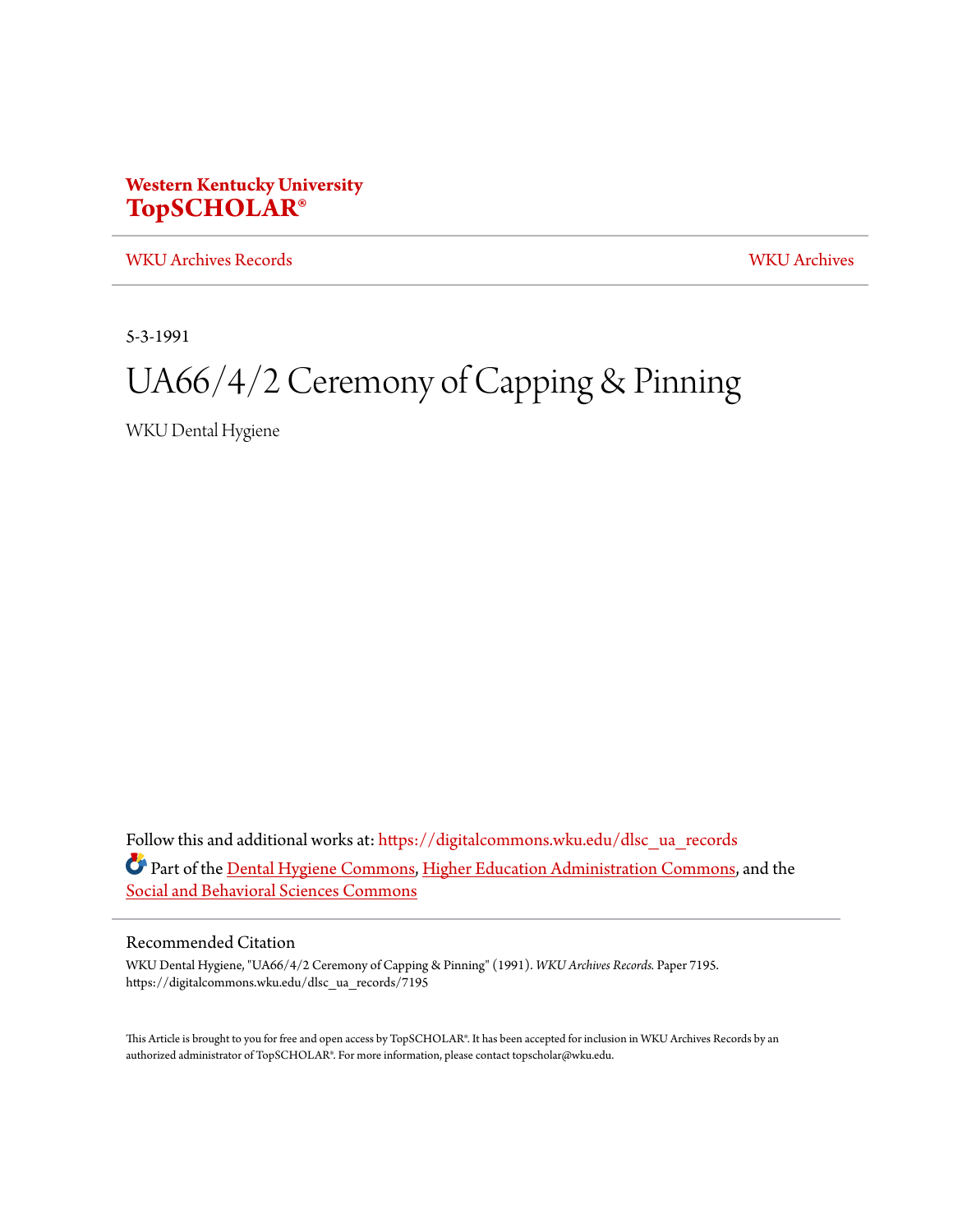*Class of 1991* 

*Sherry Lynn Averitt Janice Gail Baysinger Billie June Broum Dana Pierce Brewington \*Kerrie Patterson Burgess Pamela Ann Cromwell Lori Elizabeth Davis Cynthia Lee Day Stacy A nn Everett Ginger Renee' Futrell Pamela Kaye Harris Kimberly Christine Jones Kimberly Claudette Langford Christy Michelle Luckett Cheryl LtJnn Obermiller Shannon Michelle Riley \*Teresa Myers Shown Toshia Elaine Smith Leslie Kaye (Wilson) Southard* 

*\*Selected/or Induction Into Dental Hygiene Honor Society Sigma Phi Alpha/Chi Alpha* 

# *Western Kentucky University*

*Ogden College of S cience, Tech'nology and H ealth* 

*Department of A llied Health* 



#### *Oath of the American Dental Hygienists' Associati on*

In my practice as a dental hygienist, I affirm my personal and *professional commitment to improve the oral health of the public, to advance the art and science of dental hygiene, and to promote high standards of quality care.* 

*I pledge continually to improve my professional knowledge and skills, to render a full measure of service to each patient entrusted to my care, and to uphold the highest standards of professional competence and personal conduct in the interests of the dental hygiene profession and the public it serves.* 

4 91/l.25C'210316WJ<U-Printing **p&Jd** from **stale** funds. KRS 67.375

*Dental Hygiene Program Ceremony of Capping and Pinning May 3, 1991*